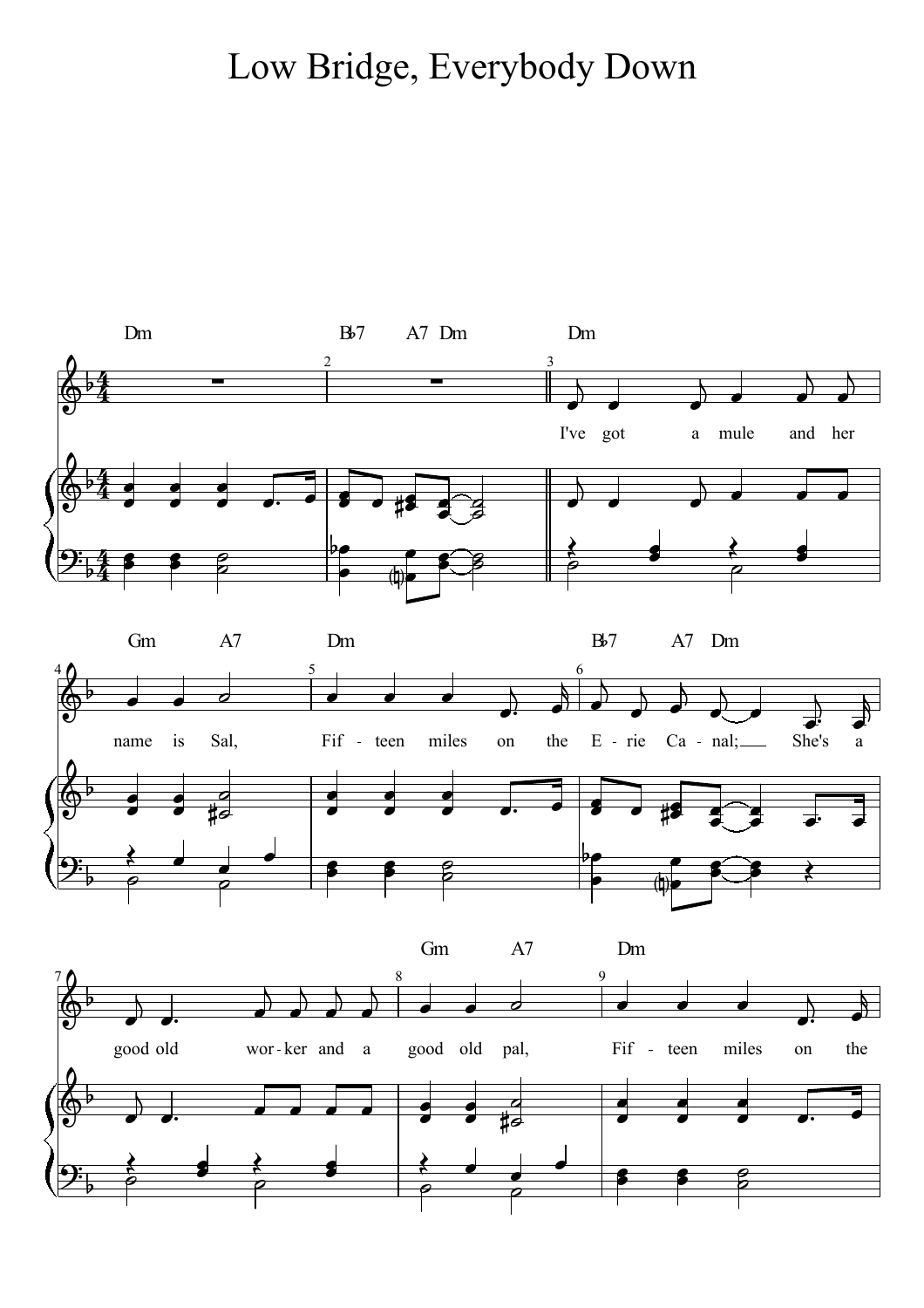





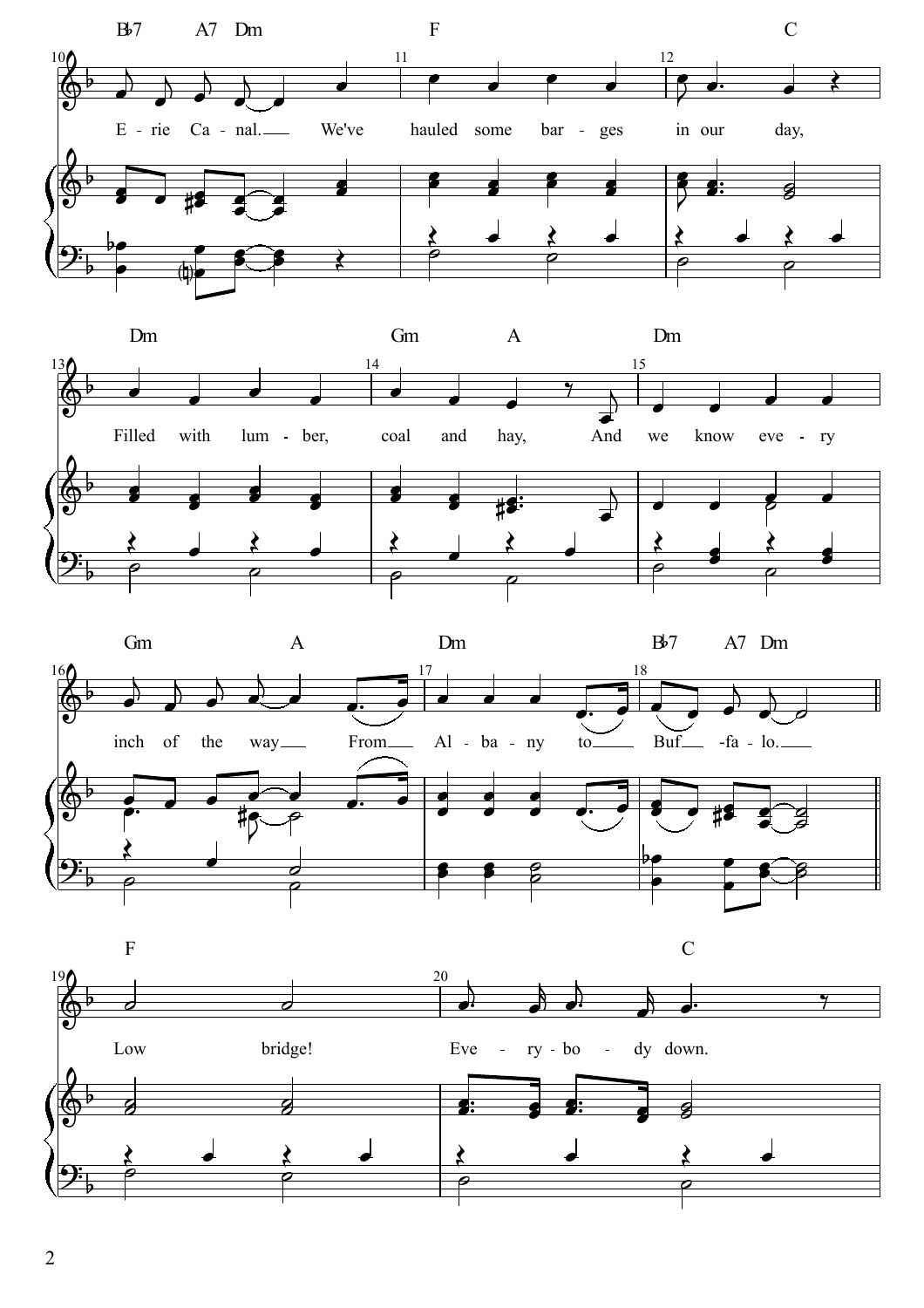





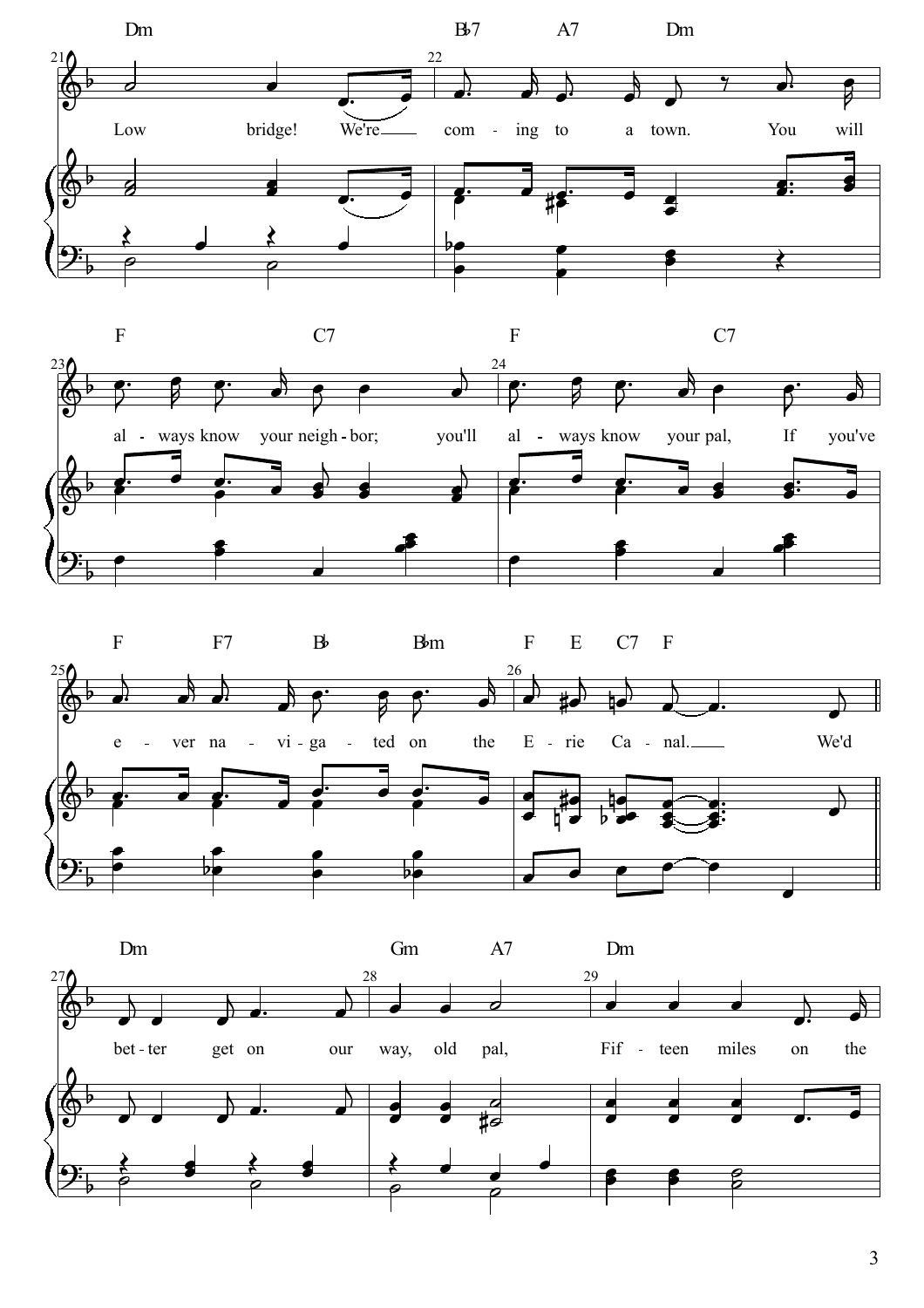





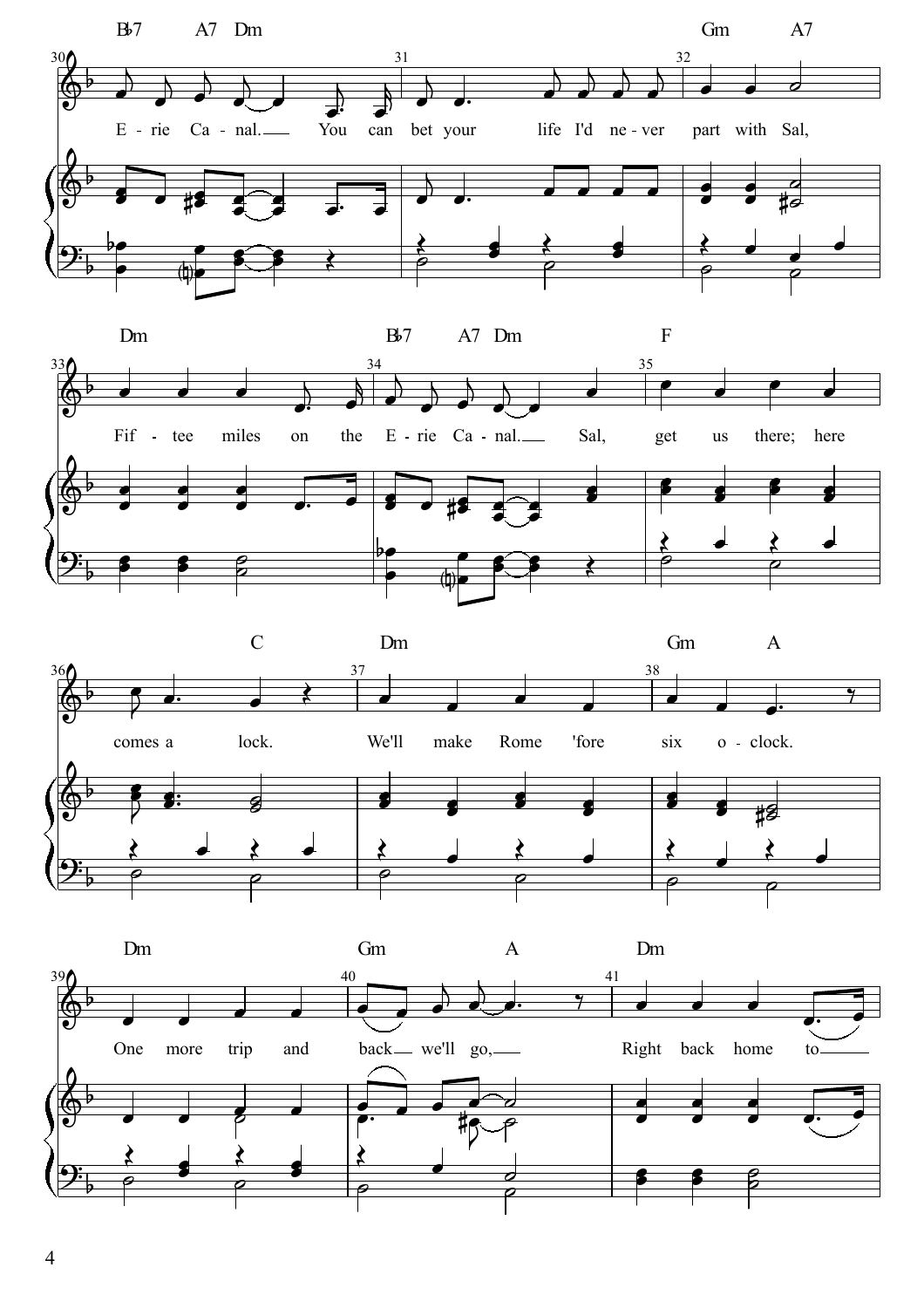





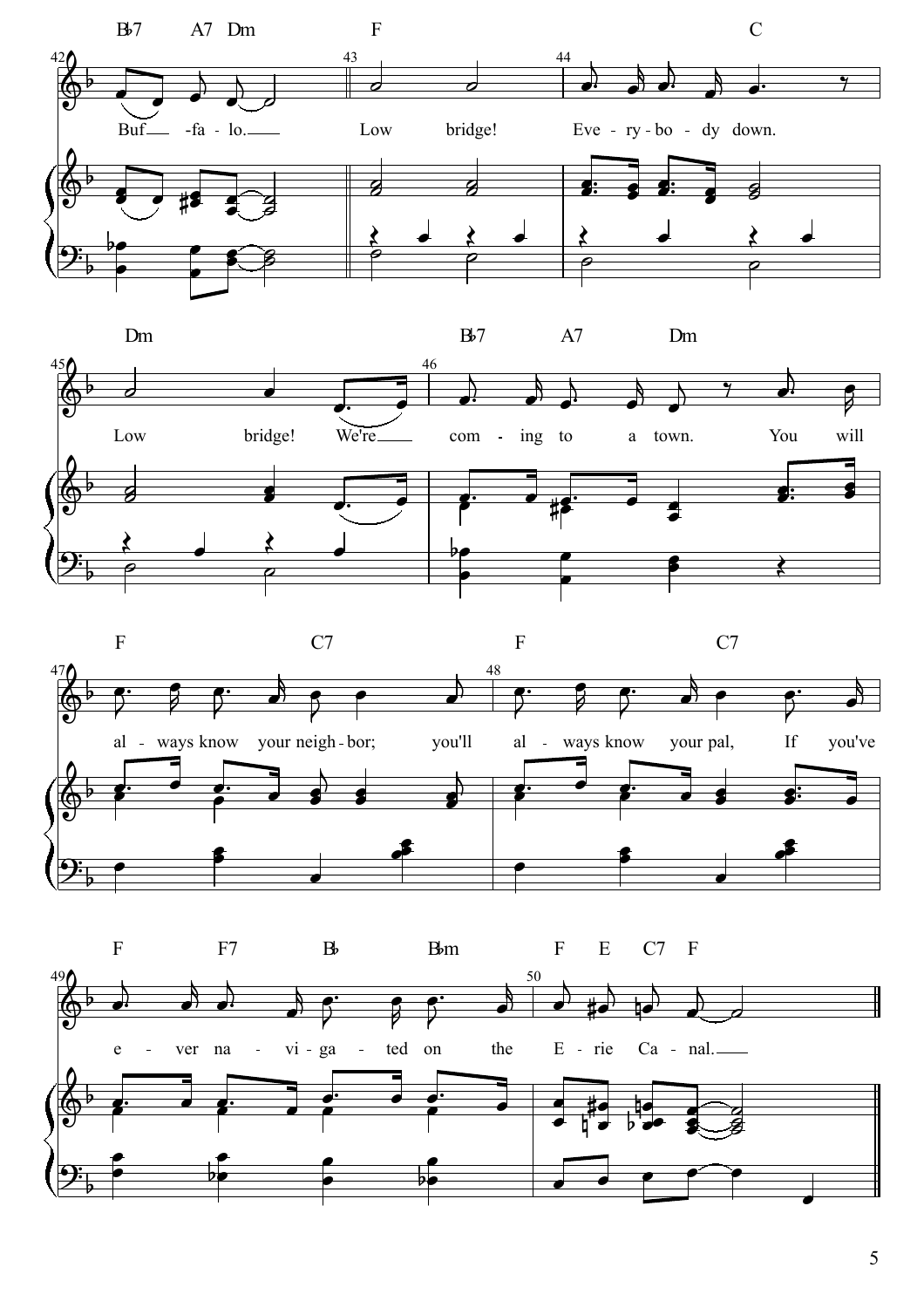## Low Bridge Everybody Down - Acoustic Guitar



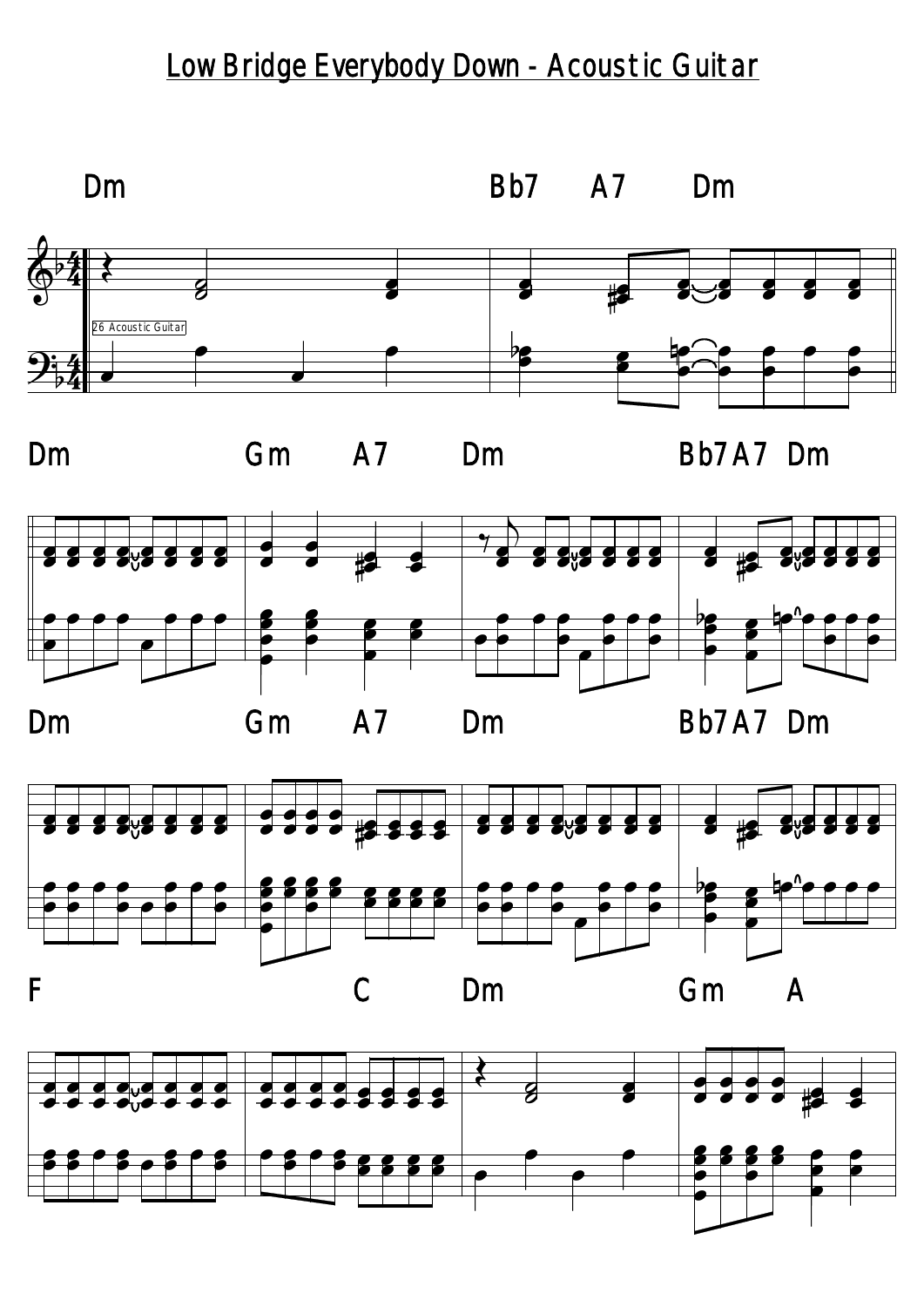







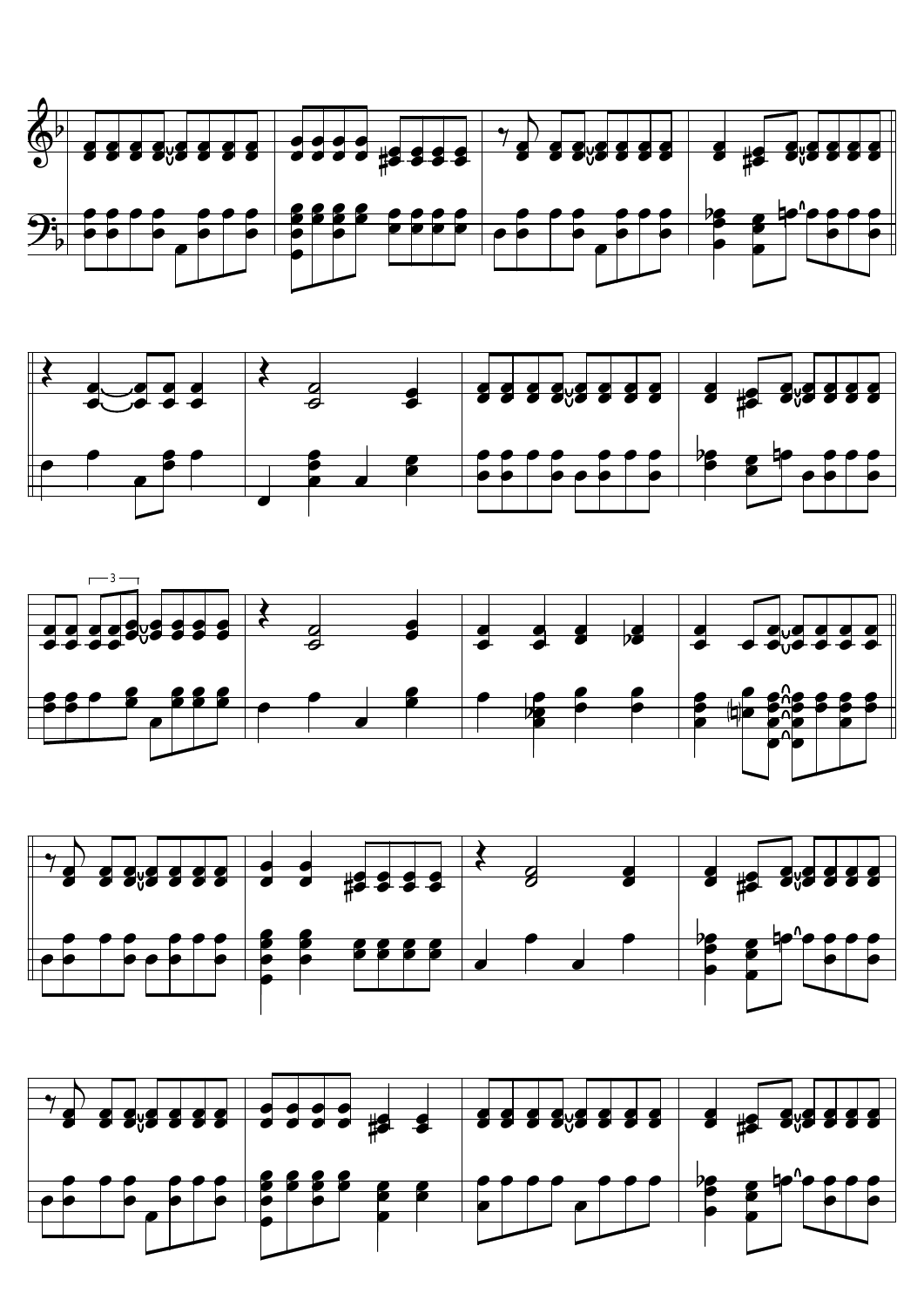





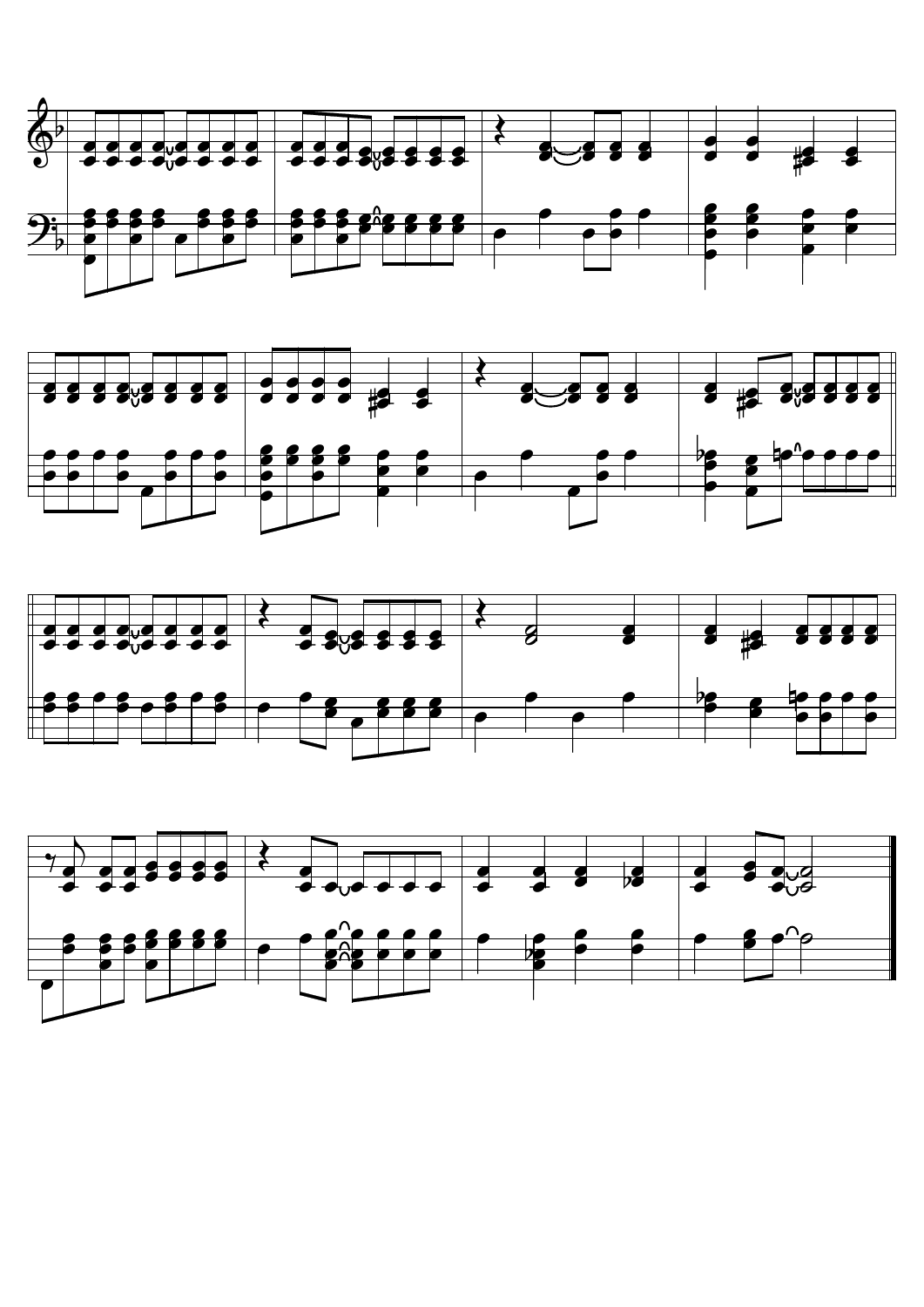## Low Bridge Everybody Down - Nylon String Guitar









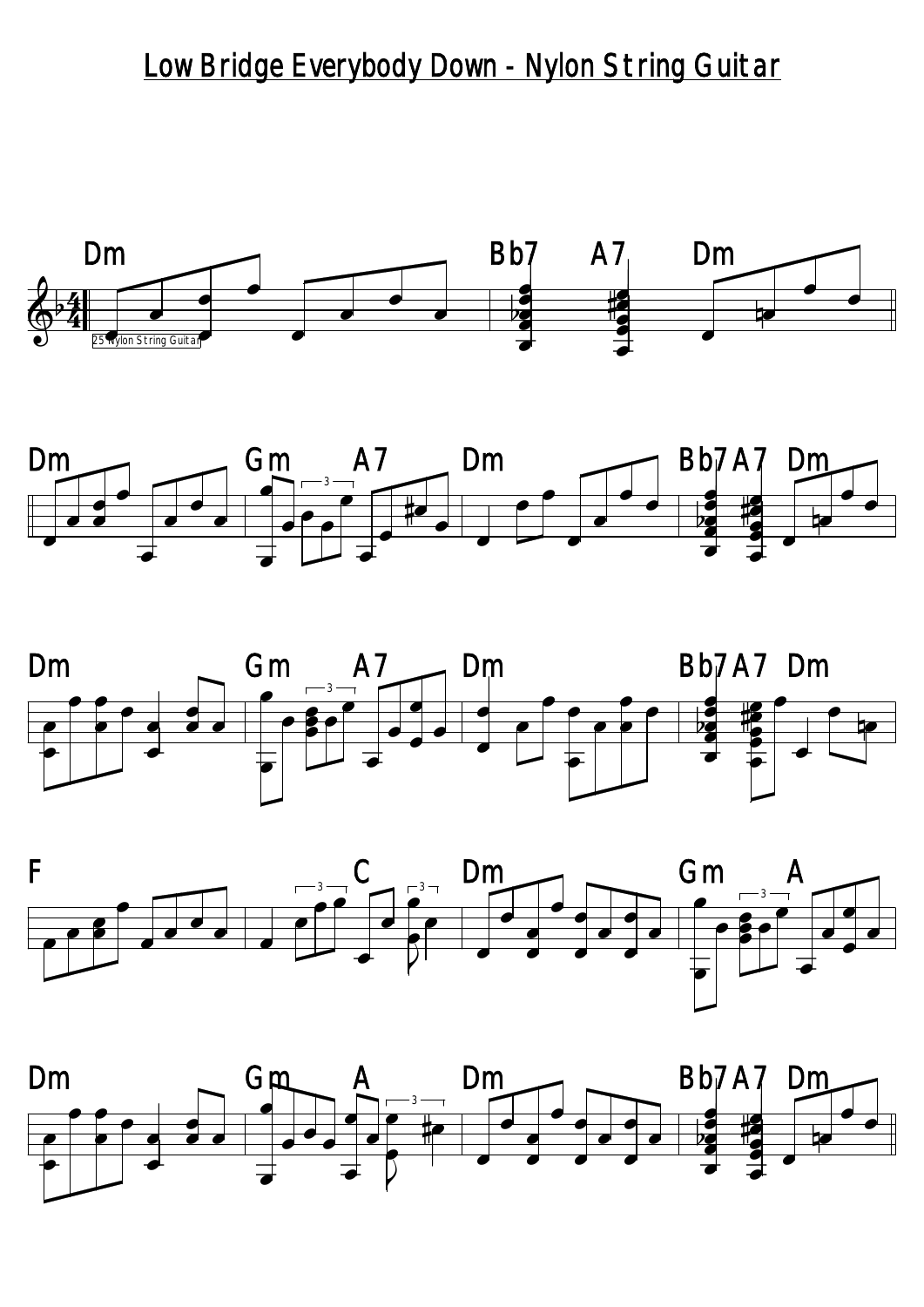









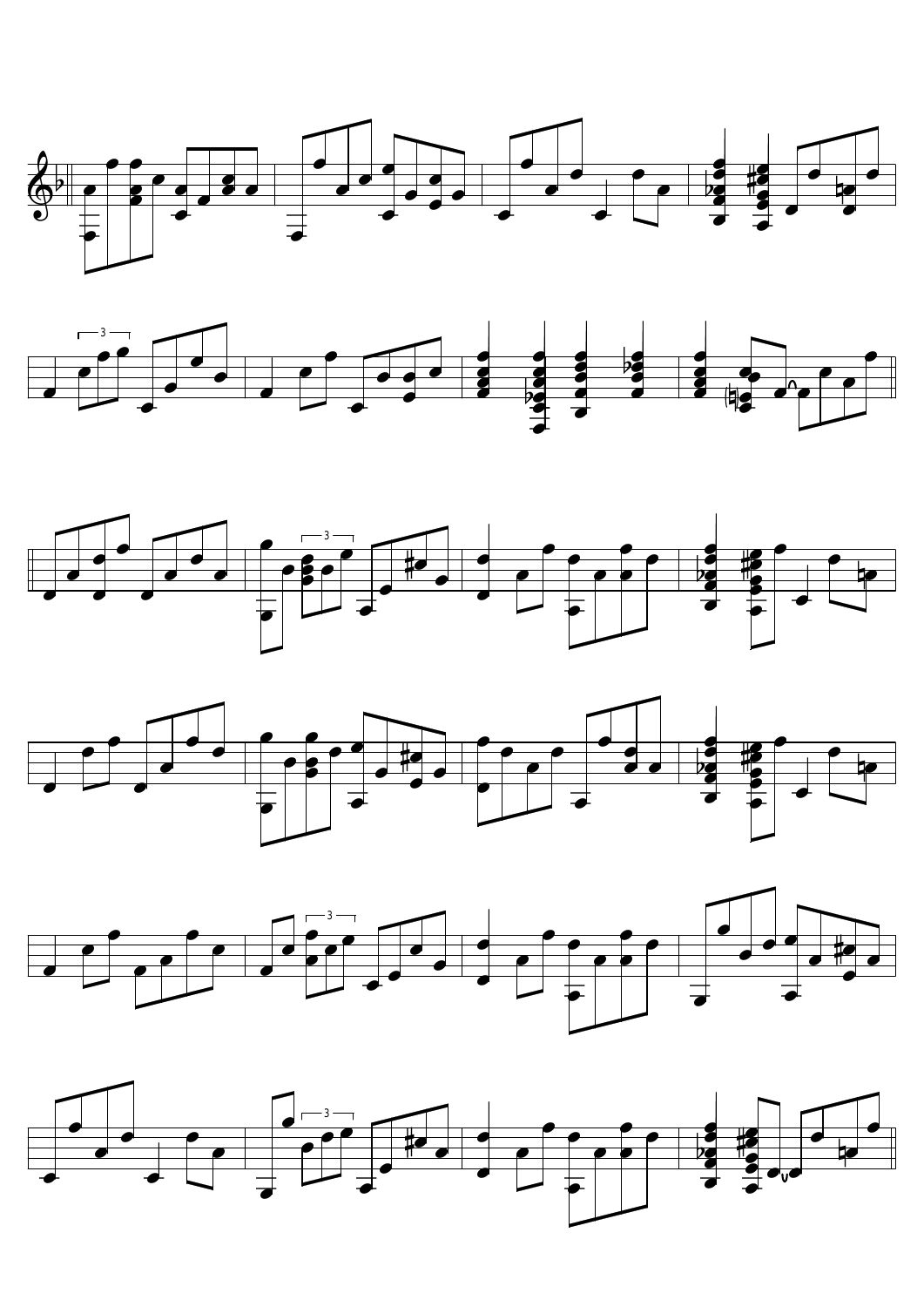